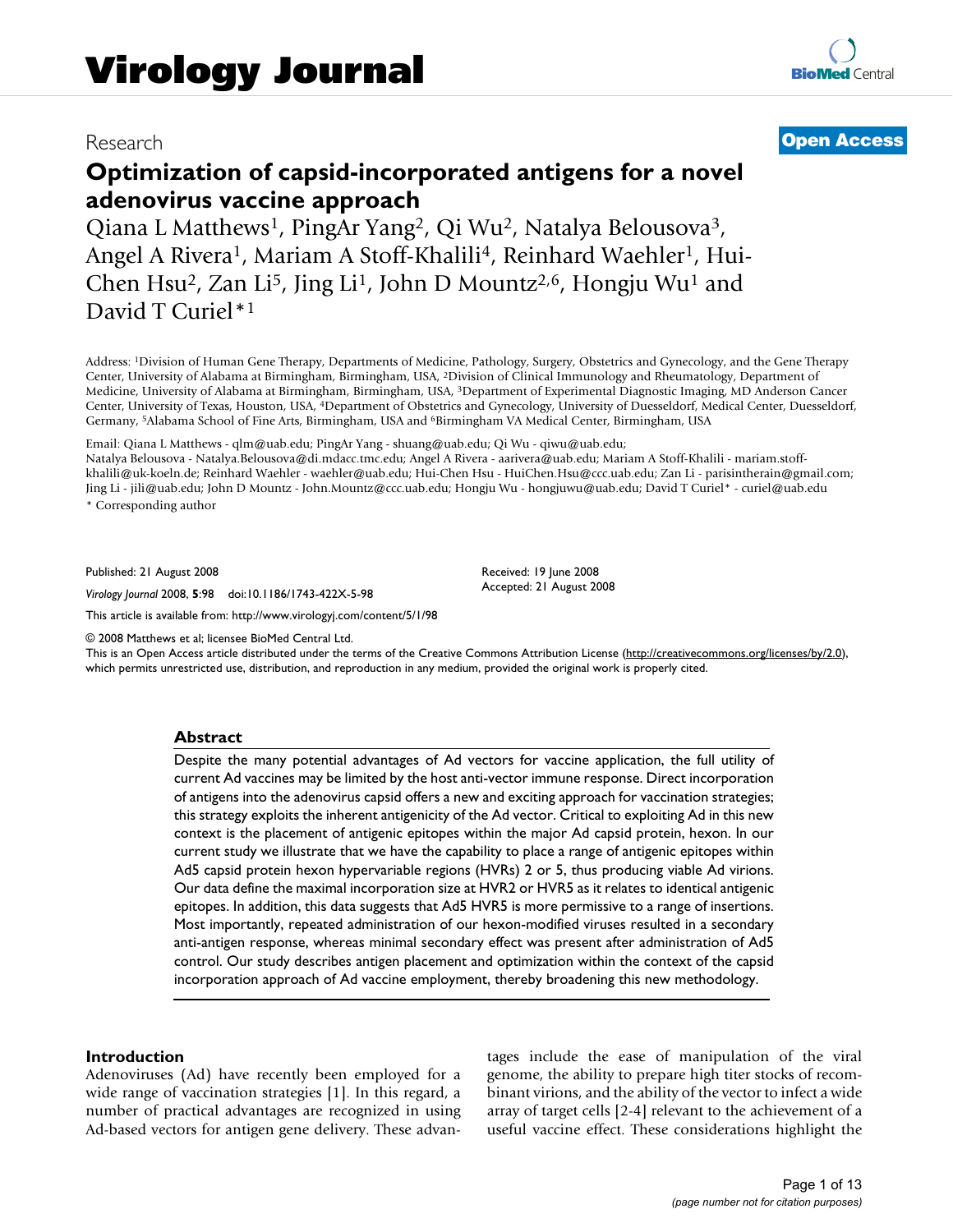emerging recognition that Ad vectors embody enormous promise for the realization of diverse vaccine interventions. Of note, Ad-based vaccinations have been practically translated for human applications and have progressed in a variety of immunization contexts such as cancer and infectious diseases [5-12].

Currently, new methods to exploit Ad for vaccine purposes have been developed. These recent approaches have utilized the natural mechanisms of Ad virion immunogenicity whereby antigen epitopes can be directly incorporated into the viral capsid as the basis by which immune presentation of the epitope is achieved [10,13-16]. Strategies advancing this "capsid incorporation" paradigm have evaluated a range of virion capsid proteins as well as a variety of antigens, model and pathogenic [10,14-17].

The major capsid protein hexon has been the focus of the majority of these capsid incorporation strategies owing to its natural role in the generation of anti-Ad immune response and its numerical representation vis a via the virion's structural organization [14,18]. Using this strategy, we have developed the means to incorporate heterologous peptide epitopes specifically within the major surface-exposed domains of the Ad capsid protein hexon [18]. Of note, our previous studies have show that we can incorporate small heterologous peptides into Ad hexon hypervariable regions (HVRs) without perturbing viral viability and major biological characteristics such as replication, thermostability, or native infectivity [18]. Other published studies have focused on incorporations at HVR5 or single site incorporations [17]. However, it has been recognized that the ability to place antigen within multiple sites of the hexon capsid protein holds important potential for presenting multiple epitopes/antigens or several copies of the same epitope within a single Ad vector-based vaccine.

In this regard, capsid surface localization of HVR sites derived from X-ray crystallography suggests that both HVR2 and HVR5 loci are potentially useful for capsid incorporation of antigens for vaccination. As noted, there have been recent reports in which HVR5 has been exploited with respect to epitope insertion [10,14,15,18- 21]. Based on our abilities to manipulate both HVR2 and HVR5 sites, we sought to explore the relative merits of these two hexon locales. To compare the flexibility and capacities of HVR2 and HVR5, respectively we genetically incorporated identical epitopes of incrementally increasing size within HVR2 or HVR5 of Ad5 hexon. Our study illustrates that hexon incorporated model antigens elicit a varied immune response in the context of antigen placement or antigen size at both the HVR2 or HVR5 locales.

## **Materials and methods** *Antibodies*

Mouse anti-penta-His<sub>6</sub> tag monoclonal antibody (34660) was purchased from Qiagen (Valencia, CA). Horse radish peroxidase (HRP)-conjugated goat anti-mouse secondary antibodies were purchased from DakoCytomation (Denmark).

# *Cell culture*

Human embryonic kidney cells (293) were obtained from and cultured in the medium recommended by the American Type Culture Collection (Manassas, VA). All cell lines were incubated at 37 $\mathrm{^{\circ}C}$  and 5% CO<sub>2</sub> under humidified conditions.

# *Recombinant adenovirus construction*

In order to generate recombinant adenoviruses with hexon insertions of arginine-glycine-aspartic acid (RGD) containing sequences, fragments of the Ad5 penton base gene corresponding to the RGD motifs were derived by PCR and cloned into the *BamH*I site in the previously described HVR2-His $_6$ /pH5S or HVR5-His $_6$ /pH5S plasmids [18]. The sequences corresponding to penton basederived peptides, 33RGD, 43RGD, 53RGD, 63RGD, 73RGD, and 83RGD, were PCR amplified from Ad5 genomic DNA with the following pairs of primers: 33RGD sense (s) and 33RGD anti-sense (as), 43RGD sense (s) and 43RGD anti-sense (as), 53RGD sense (s) and 53RGD anti-sense (as), 63RGD sense (s) and 63RGD anti-sense (as), 73RGD sense (s) and 73RGD anti-sense (as), and 83RGD sense (s) and 83RGD anti-sense (as) (Table 1). For additional details, see reference [22]. To create Ad5

|  |  |  | Table I: Primers used in this study. |  |  |  |  |
|--|--|--|--------------------------------------|--|--|--|--|
|--|--|--|--------------------------------------|--|--|--|--|

| 33RGD -(as)       | CGGGATCCTGCTTCGGCCTCAGCGCGC    |
|-------------------|--------------------------------|
| $33RGD - (s)$     | CGGGATCCGCCGCGGCAATGCAGCC      |
|                   |                                |
| 43RGD -(as)       | CGGGATCCGGCAGCTTCGGCCGCTG      |
| 43RGD -(a)        | CGGGATCCAACTCCAACGCGGCAGCC     |
|                   |                                |
| 53RGD -(as)       | CGGGATCCTTGCGCAGCGGGGGC        |
| 53RGD -(a)        | CGGGATCCAGCGGCGCGGAAGAGAACTC   |
|                   |                                |
| $63RGD - (as)$    | CGGGATCCCTTCTCGACCTCGGGTTGCG   |
| 63RGD -(a)        | CGGGATCCAGCAACAGCAGTGGCAGCG    |
|                   |                                |
| 73RGD -(as)       | CGGGATCCCGGTTTCTTCTGAGGCTTCTCG |
| 73RGD -(a)        | CGGGATCCGGTGGCGCAGGCGG         |
|                   |                                |
| 83RGD -(as)       | CGGGATCCCAGGGGTTTGATCACCGGTTT  |
| 83RGD -(a)        | CGGGATCCACCGAACAGGGCGGGG       |
|                   |                                |
| $3'$ HVR5- $(as)$ | GGCATGTAAGAAATATGAGTGTCTGGG    |
| $5'$ HVR2- $(s)$  | CTCACGTATTTGGGCAGGCGCC         |
|                   |                                |

a antisense, as; sense, s.

b Underlined letters represent the sequences

encoding the RGD motifs.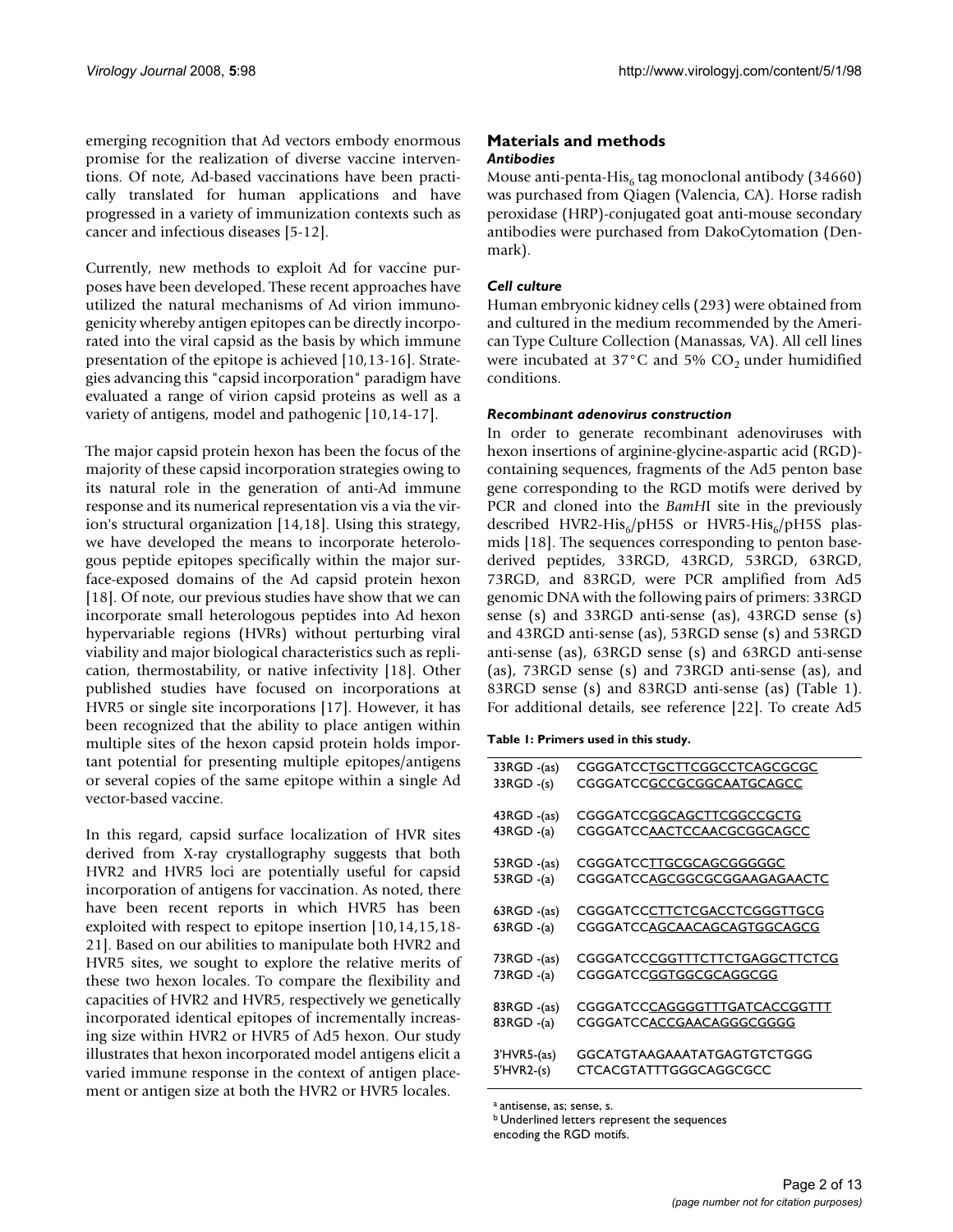vectors containing RGD epitopes in the HVRs of hexon, these resulting plasmids were digested with *EcoR*I and *PmeI*. These resulting fragments containing the homologous recombination regions and the hexon genes were purified, then recombined with a *Swa*I-digested Ad5 backbone vector that lacks the hexon gene, pAd5/ΔH5 [23]. These recombination reactions were performed in *Escherichia coli* BJ5183 (Strategene, La Jolla, CA). The resultant clones were designated Ad5/HVR2-33RGD-His<sub>6</sub>,  $Ad5/HVR5-33RGD-His_{6}$ ,  $Ad5/HVR5-43RGD-His_{6}$ , and Ad5/HVR5-53RGD-His $_{6}$ , all of which contain the green fluorescence protein gene and firefly luciferase gene in the E1 region [18]. The constructs were confirmed by restriction enzyme digestions and sequence analysis. Ad5, Ad5/ HVR2-His<sub>6</sub>, and Ad5/HVR5-His<sub>6</sub> were previously constructed as described [18].

#### *Virus rescue and preparation*

To rescue viruses, the constructed plasmids were digested with *Pac*I, and 2 μg DNA were transfected (Lipofectamine 2000 Reagent, Invitrogen, Carlsbad, CA) into the Ad-E1 expressing 293 cells. After plaques formed, they were processed for large-scale proliferation in 293 cells. Viruses were purified by double cesium chloride ultracentrifugation and dialyzed against phosphate-buffered saline containing 10% glycerol. Viruses were stored at -80°C until use. Final aliquots of virus were analyzed for physical titer using absorbance at 260 nm. The infectious viral titer (infectious particles per ml) was determined by tissue culture infectious dose  $(TCID_{50})$  assay. Modifications of the hexon gene was confirmed by PCR analysis with the primers 5'HVR2 (s), CTCACGTATTTGGGCAGGCGCC and 3'HVR5(as), GGCATGTAAGAAATATGAGTGTCTGGG, which anneal up and downstream of the site of the insertion within the hexon open reading frame (Table 1).

# *Whole virus ELISA and sera ELISA*

The enzyme-linked immunosorbent assay (ELISA) assay was performed essentially as described previously [24]. In brief, different amounts of viruses ranging from  $4 \times 10^6$  to  $9 \times 10^9$  VPs were immobilized in wells of a 96-well plate (Nunc Maxisorp, Rochester, NY) by overnight incubation in (per well) 100 μl of 100 mM carbonate buffer (pH 9.5) at 4°C. After washing with 0.05% Tween 20 in Tris-buffered saline and blocking with blocking solution (2% bovine serum albumin and 0.05% Tween 20 in TBS), the immobilized viruses were incubated with anti-penta-His $_6$ tag monoclonal antibody (Qiagen, Valencia, CA) for 2 h at room temperature, followed by AP-conjugated goat anti-mouse antibody incubation. Colormetric reaction was performed with *p*-nitrophenyl phosphate (Sigma-Aldrich, St. Louis, MO) as recommended by the manufacturer, and optical density at  $450-650$  nm  $(OD<sub>450-650</sub>)$  was obtained with a microplate reader (Molecular Devices).

For the anti-RGD33-His<sub>6</sub> and anti-His<sub>6</sub> response, ELISA plates (Nunc Maxisorp, Rochester, NY) were coated with 20 μM of the RGD33-His<sub>6</sub> peptide or the His<sub>6</sub> peptide in 100 μl of 50 mM carbonate (pH 9.6) per well according to the method we described previously [25]. Plates were washed and then blocked with 3% BSA/PBS. After washing, 60 μl of 1:50 diluted sera was added. After incubation for at least 2 hr at RT, the plates were extensively washed, and the isotype-specific HRP-conjugated anti-mouse antibody (Southern Biotech., Birmingham, AL) was added. ELISAs were developed with TMB substrate (Sigma-Aldrich, St. Louis, MO).  $OD_{450-650}$  was measured on an Emax microplate reader.

#### *Mouse immunization*

Female C57BL/6J (H-2b) mice at 6–8 weeks of age were obtained from the Jackson Laboratory (Bar Harbor, ME). Groups of at least three to five mice were analyzed in each experiment or at each time point. For antibody response analysis, the following adenoviral vectors were injected into each group of mice: Ad5, Ad5/HVR2-His<sub>6</sub>, Ad5/ HVR5-His<sub>6</sub>, Ad5/HVR2-33RGD-His<sub>6</sub>, Ad5/HVR5-33RGD- $His_{6}$ , Ad5/HVR5-43RGD-His<sub>6</sub>, and Ad5/HVR5-53RGD-His<sub>6</sub> at 1 × 10<sup>10</sup>viral particles (VPs) per mouse using tail intravenous injection. For CD4+ T cell response analysis, the following adenoviral vectors were injected to each group of mice: Ad5, Ad5/HVR2-33RGD-His $_{6}$ , or Ad5/ HVR5-33RGD-His<sub>6</sub> at  $1 \times 10^{10}$  VP per mouse using tail intravenous injection. On day 40, these mice were intravenously boosted with the same dose of the same vectors or peptide. These mice were then sacrificed 9 days later. All animal protocols were approved by the Institutional Animal Care and Use Committee at the University of Alabama at Birmingham.

#### *Peptide prediction and synthesis*

The antigenic epitope of  $His<sub>6</sub>$  and RGD33-His<sub>6</sub> were predicted using the Emboss program [http://emboss.source](http://emboss.sourceforge.net/apps/antigenic.html) [forge.net/apps/antigenic.html](http://emboss.sourceforge.net/apps/antigenic.html) and by the Kyle-Doolittle hydropathic plot from the FIMM database of functional molecular immunology [http://sdmc.lit.org.sg:8080/](http://sdmc.lit.org.sg:8080/fimm/) [fimm/.](http://sdmc.lit.org.sg:8080/fimm/) Peptide sequences that were given high binding scores in both prediction programs were chosen for ELISA analysis. Peptides were synthesized by GenScript Co (Piscataway, NJ) and were >98% pure as indicated by analytical high-performance liquid chromatography. Peptides were dissolved in 100% DMSO at a concentration of 10 mM and stored at -20°C until use.

#### *Intracellular flow cytometry staining*

Intracellular analysis of cytokines produced by CD4+ T cells was carried out using FACS analysis according to the protocol of Harrington, et al. and Mangan, et al.[26,27]. Briefly, prior to carrying out intracellular cytokine staining, polarized whole spleen cells or CD4+ T cells were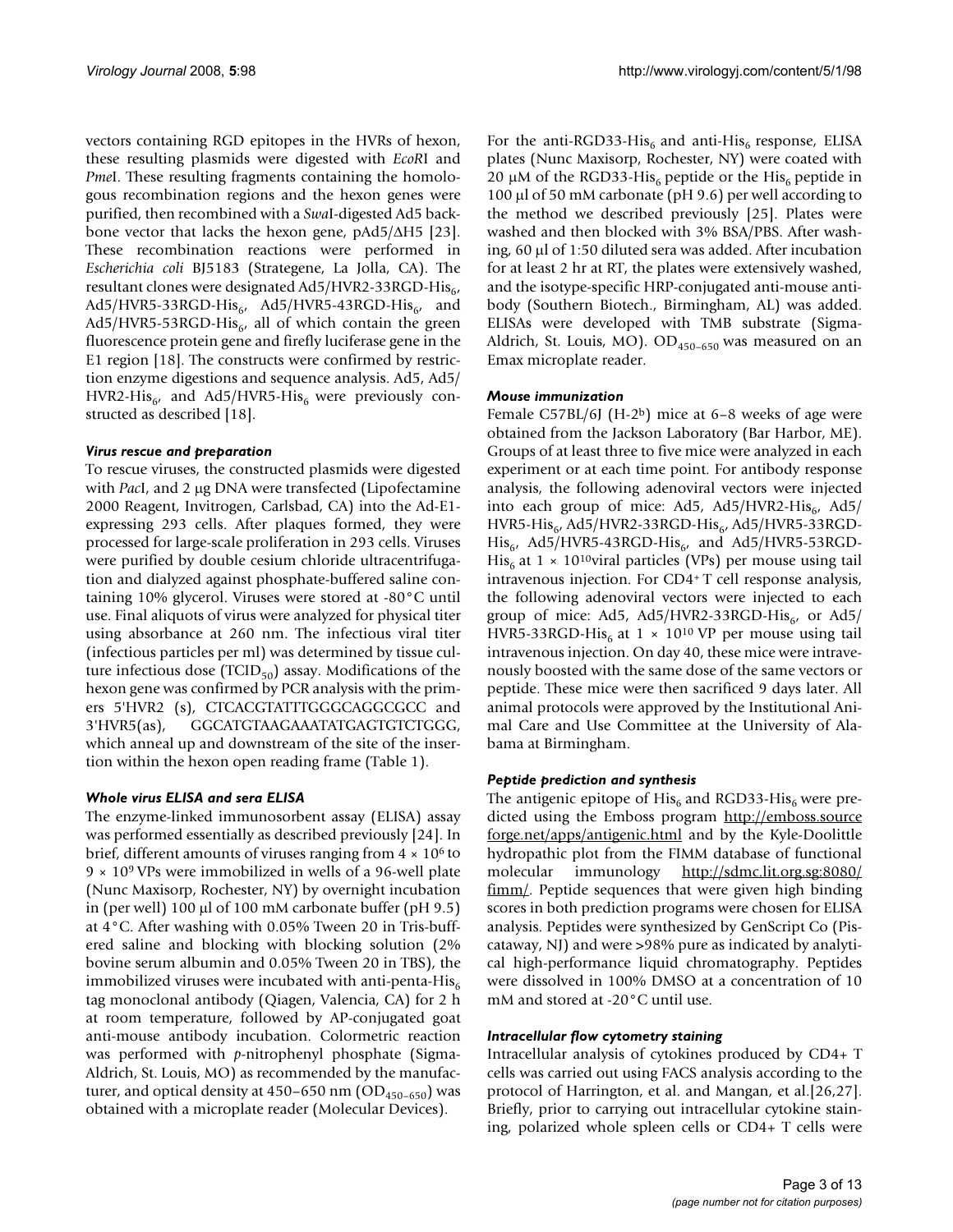stimulated for 5 h with phorbylmyristyl acetate (50 ng/ ml; Sigma-Aldrich, St. Louis, MO) and ionomycin (750 ng/ml; Sigma-Aldrich) in the presence of either GolgiStop at the recommended concentrations (BD Pharmingen, San Diego, CA). Cells were first stained extracellularly with fluorescein isothiocyanate-conjugated anti-CD4+ (RM4-5), fixed and permeabilized with Cytofix/Cytoperm solution (BD Pharmingen), and then stained intracellularly with allophycocyanin-conjugated anti-IFN-γ (XMG1.2) and anti-IL-4 (11B11). Samples were acquired on a FACSCalibur (Becton Dickinson, Franklin Lakes, NJ) and data were analyzed with FlowJo (Ashland, OR) software.

#### *Statistical evaluation*

The data are presented as the mean  $\pm$  the standard error. Statistical analyses were performed with the nonpaired two-tailed Student *t* test, assuming equal variance. Statistical significance was defined as *P* < 0.05.

#### **Results**

#### *Incorporation of antigenic epitopes within Ad5 hexon HVR2 or HVR5*

In order to assess the capacity of the Ad5 hexon hypervariable regions to accommodate heterologous polypeptides, we genetically incorporated incrementally increasing fragments of the Arg-Gly-Asp (RGD)-containing loop of the Ad5 penton base. Fragments were engineered to contain the RGD motif in the middle, flanked by penton basederived sequences of equal lengths on both sides. The length of each flanking sequence in the shortest construct was 15 amino acid (aa) residues; this was increased by 10 aa increments in succeeding constructs [22]. DNA sequences corresponding to the fragments of the penton base protein were assembled by PCR (Figure 1A. and Table 1). These PCR products were cloned between codons for Ser192 and His193 (Fig. 1B–1) of the previously modified Ad5/HVR2-His<sub>6</sub> genome [18] or between codons for Ser273 and His274 of the previously modified Ad5/HVR5-His<sub>6</sub>genome (Fig. 1B-2) [18]. A total of six fragments encoding the penton base protein ranging in size from 33, 43, 53, 63, 73, and 83 aa were amplified and incorporated into the Ad5 hexon HVR2 or HVR5 region.

## *Ad5 hexon HVR2 or HVR5 can accommodate large heterologous polypeptides*

The newly designed hexon genes were transferred into the E1-deleted Ad5 genome lacking the hexon gene. Subsequent transfection of 293 cells with the resultant recombinant genomes led to the rescue of 4 of the 12 vectors. Viable viruses were produced with incorporation of 33 aa plus a 12 aa linker at HVR2 or HVR5 (Table 2A). In addition, viable viruses were rescued with incorporations of 43 and 53 aa plus linkers at HVR5 (Table 2A). The recombinant hexon viruses rescued contained the aforemen-



**2) HVR5: …269TTLGSHHHHHHLGSLTP … 285**

#### Figure 1

**A.**

**Construction of hexon modified genomes.** (A) Agarose gel electrophoresis of PCR products were obtained through PCR of genomic DNA of Ad5 using epitope specific primers (Table 1). (B) HVR2 or HVR5 shuttle vector sites which were modified with a RGD motif. The DNA encoding for the respective RGD motifs were cloned into the HVRs of our previously modified shuttle vectors within the LGSHHH-HHLGS linker, as indicated by the arrows.

tioned penton base-RGD composition (Table 2B). Rescued viruses were further amplified and their identities were confirmed by PCR, non-defective revertant viruses were not detected (data not shown). These data were further confirmed by partial sequencing of the hexon genes contained in the Ad5/HVR2 or Ad5/HVR5 genomes. Having established the identities of the newly rescued Ad viruses, we next tested whether the large incorporations in hexon had any effect on virus stability and/or infectious properties. Physical titer, as well as infectious titer was determined for each virus. The viral particle/infectious particle (VP/IP) ratio was calculated for the control viruses, (Ad5, Ad/HVR2-His<sub>6</sub>, and Ad/HVR5-His<sub>6</sub>) as well as all of the hexon-modified viruses. We observed that, as the incorporation size at hexon increased the VP/IP ratio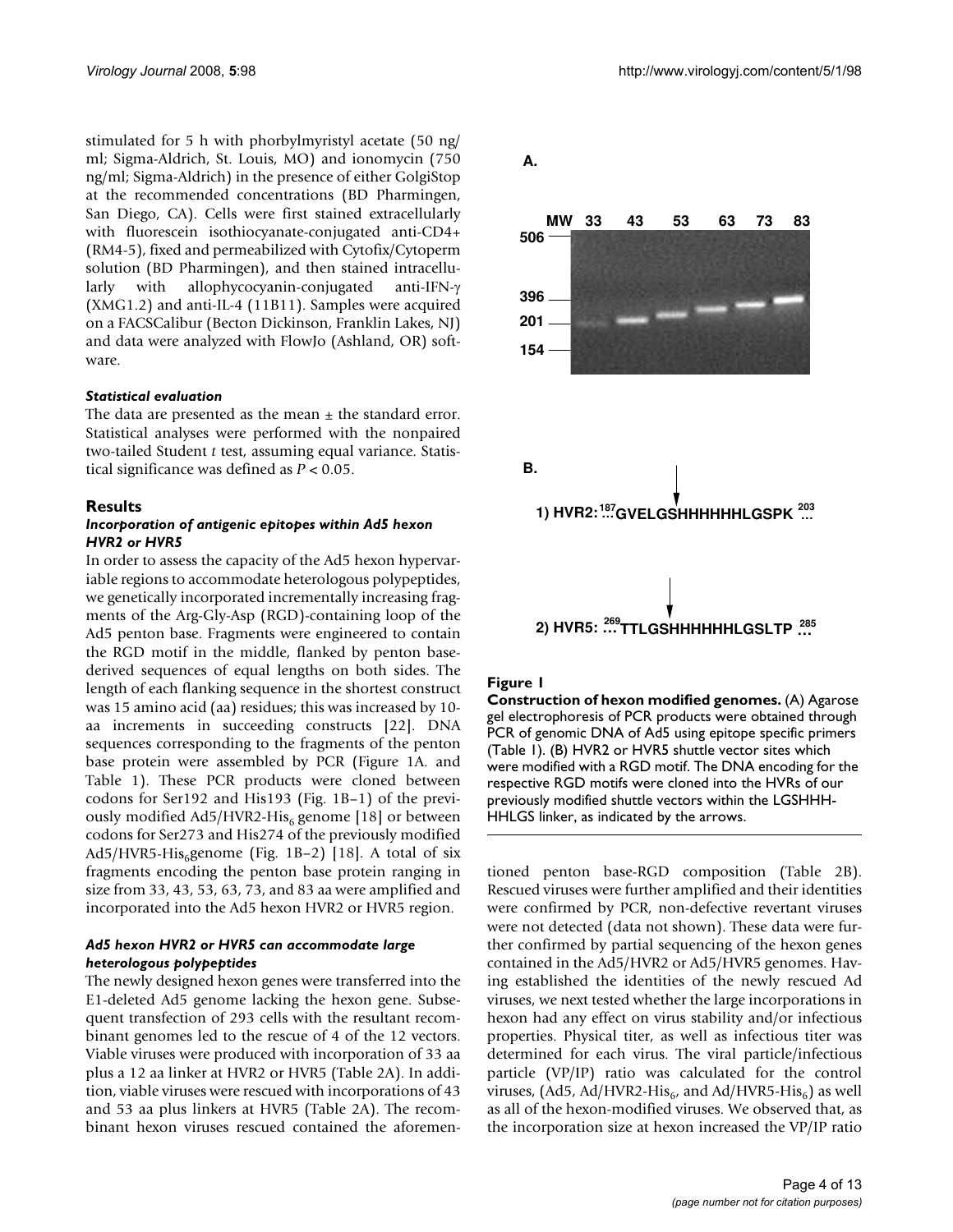| А.                                                 |                  |             |
|----------------------------------------------------|------------------|-------------|
| <b>Insert</b>                                      | HVR <sub>2</sub> | <b>HVR5</b> |
| 33RGD Motif + 12 aa Linker                         |                  |             |
| 43RGD Motif + 12 aa Linker                         |                  |             |
| 53RGD Motif + 12 aa Linker                         |                  |             |
| 63RGD Motif + 12 aa Linker                         |                  |             |
| 73RGD Motif + 12 aa Linker                         |                  |             |
| 83RGD Motif + 12 aa Linker                         |                  |             |
| $(+)$ = viable viruses $(-)$ = not viable viruses. |                  |             |
| В.                                                 |                  |             |

#### **Table 2: Viable viruses.**

| 33RGD motif- | AAAMOPVEDMNDHAIRGDTFATRAEEKRAEAEA                                                                     |
|--------------|-------------------------------------------------------------------------------------------------------|
| 43RGD motif- | <b>NSNAAAAAMOPVEDMNDHAIRGDTFATRAEEKRAEAEAAAEAA</b>                                                    |
| 53RGD motif- | <b>SGAEENSNAAAAAMQPVEDMNDHAIRGDTFATRAEEKRAEAEAAAEAAAPAAQ</b>                                          |
| 63RGD motif- | SNSSGSGAEENSNAAAAAMQPVEDMNDHAIRGDTFATRAEEKRAEAEAAAEAAAPAAQPEVEK                                       |
| 73RGD motif- | GGAGGSNSSGSGAEENSNAAAAAMQPVEDMNDHAIRGDTFATRAEEKRAEAEAAAEAAAPAAQ<br><b>PEVEKPOKKP</b>                  |
| 83RGD motif- | <b>TEOGGGGAGGSNSSGSGAEENSNAAAAAMOPVEDMNDHAIRGDTFATRAEEKRAEAEAAAEAA</b><br><b>APAAOPEVEKPOKKPVIKPL</b> |
|              |                                                                                                       |

Core Arg-Gly-Asp (RGD) motif italicized and underlined

also increased compared to the  $His<sub>6</sub>$  vectors or unmodified Ad5 (Table 3). A normal VP/IP ratio of unmodified Ad ranges from  $\sim$ 10–30.

#### *Large epitope incorporations are accessible within Ad5 hexon HVR2 or HVR5*

Our previous studies determined that  $His<sub>6</sub>$  epitopes incorporated in HVR2 or HVR5 could bind to anti-His<sub>6</sub> tag antibody via an ELISA assay, therefore surface exposed [18]. After establishing the ability to place large epitopes into HVR2 or HVR5, we next sought to explore whether the larger epitope incorporations were also surface exposed. Only surface expressed motifs should be accessible to antibody binding, thus, we verified that the RGD-His<sub>6</sub> motif in HVR2 or HVR5 were accessible on the virion surface by ELISA with an anti-His<sub>6</sub> antibody (Fig. 2). In the assay, varying amounts of purified viruses were immobilized in the wells of ELISA plates and incubated with anti- $His<sub>6</sub>$  antibody and appropriate secondary antibody. The results demonstrated that Ad5/HVR2-33RGD-His $_{6}$ , Ad5/

HVR5-33RGD-His $_6$ , Ad5/HVR5-43RGD-His $_6$ , Ad5/HVR5-53RGD-His<sub>6</sub>, and positive controls (Ad5/HVR2-His<sub>6</sub> and  $Ad5/HVR5-His<sub>6</sub>$ ) [18] have significant levels of binding by anti-His $_6$  antibody, while negative control Ad5 showed essentially no binding. These results indicate that the  $RGD-His<sub>6</sub>$  epitopes incorporated in HVR2 or HVR5 are exposed on the virion surface.

### *Incorporation of epitopes within Ad5 hexon HVR2 or HVR5 elicits an IgG immune response*

We next sought to establish that these modified Ad vectors could elicit an immune response in mice. In this regard, a high IgG response is in part indicative of protection for the host organism. Equal amounts of viral particles were used to immunize C57BL/6J mice. The sera from these mice were collected at multiple time points up to 70 days post-injection for analysis with ELISA binding assays (Fig. 3). For these assays synthesized  $His<sub>6</sub>$  peptides (His6/ linker) (LGSHHHHHHLGS) were first bound to the ELISA plate, the plates were then incubated with immu-

**Table 3: We observed that, as the incorporation size at hexon increased the VP/IP ratio also increased compared to the His6 vectors or unmodified Ad5 .**

| <b>Modified Viruses</b> | Viral Particle (VP)         | <b>Infectious Particles (IP)</b> | <b>VP/IP</b> |
|-------------------------|-----------------------------|----------------------------------|--------------|
| Ad5                     | $4.58 \times 10^{12}$ vp/ml | $3 \times 10^{11}$ PFU/ml        | 15.26        |
| Ad/HVR2-His             | $5 \times 10^{12}$ vp/ml    | $3 \times 10^{11}$ PFU/ml        | 14.7         |
| Ad/HVR5-His             | $5 \times 10^{12}$ vp/ml    | $4 \times 10^{11}$ PFU/ml        | 14.25        |
| Ad/HVR2-33RGD-His       | $4.7 \times 10^{11}$ vp/ml  | $2 \times 10^9$ PFU/ml           | 236          |
| Ad/HVR5-33RGD-His       | $1.85 \times 10^{12}$ vp/ml | $1.58 \times 10^9$ PFU/ml        | 1.170        |
| Ad/HVR5-43RGD-His       | $2.35 \times 10^{12}$ vp/ml | $3.98 \times 10^8$ PFU/ml        | 5.940        |
| Ad/HVR5-53RGD-His       | $1.01 \times 10^{12}$ vp/ml | $1.25 \times 10^9$ PFU/ml        | 808          |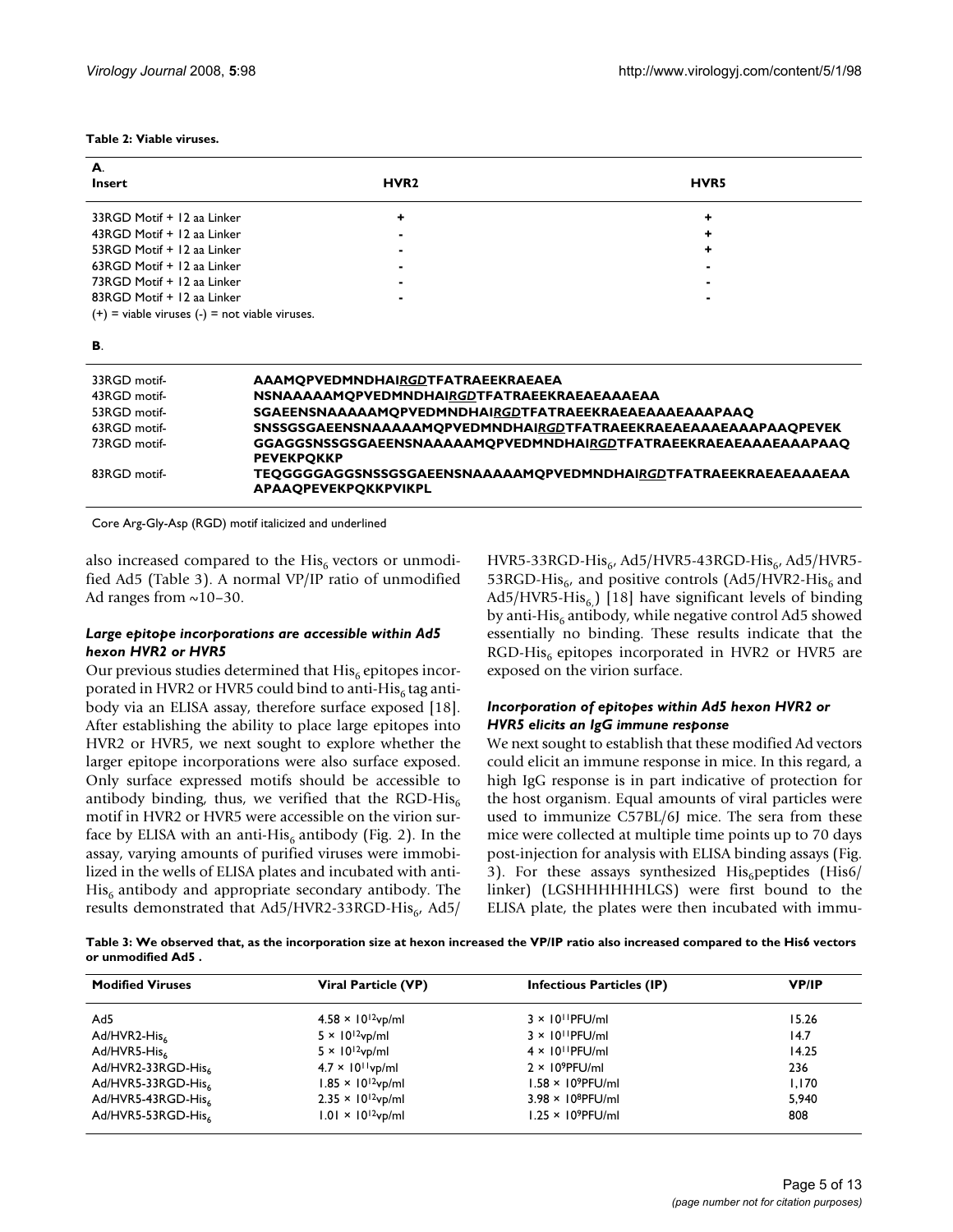

# Figure 2

**Model epitopes incorporated in HVRs are accessible in the context of an intact virion.** In the assay, varying amounts of purified viruses were immobilized in the wells of ELISA plates and incubated with anti-His $_6$  tag antibody. The binding was detected with an AP-conjugated secondary antibody. These results suggested that the model antigens (tagged with His<sub>6</sub> epitopes) and the His<sub>6</sub> epitopes (controls) incorporated into HVR2 or HVR5 were accessible to anti- $His<sub>6</sub>$  tag antibody at the virion level, indicating that the epitopes were exposed on the virion surface. All of the Ad vectors except Ad5 present His<sub>6</sub>or RGD-His<sub>6</sub>within the hexon. The  $His<sub>6</sub>$  antigenic peptide is presented by Ad5/  $HVR5-His<sub>6</sub>$ and Ad5/HVR5-His $_6$ .

nized mice sera. The binding of mouse anti-His $<sub>6</sub>$  IgG to</sub> the synthesized peptides was detected with a HRP-conjugated secondary antibody (Fig. 3A–B). The data illustrate no binding of the His<sub>6</sub> peptide with serum from the mice immunized with the negative control Ad5 or the uninfected mice. This is in contrast to substantial binding seen with mice immunized with  $Ad5/HVR5-43RGD-His<sub>6</sub>$ ,  $Ad5/HVR5-53RGD-His<sub>6</sub>$ , or positive controls [18], while  $Ad5/HVR2-33RGD-His<sub>6</sub>$  and  $Ad5/HVR5-33RGD-His<sub>6</sub>$ showed weaker binding. Of note, all of these vectors contain His<sub>6</sub> epitopes in the modified HVR regions. The data demonstrated that immunization with Ads containing capsid-incorporated antigen elicits an anti-His<sub>6</sub> IgG response in mice which shows a substantial peak at 30 days (Fig. 3A) when observed over a time course of 70 days (Fig. 3B); furthermore, the magnitude of the immune response was a function of antigen locale and flanking sequences (Fig. 3A–B).

Similarly, significant results were seen in response to the synthesized 33RGD-His $_6$  antigenic peptide (which contains a core RGD residue flanked by  $His<sub>6</sub>/linker$ ). These results were observed at time points ranging from 1–70 days (Fig. 4A). Since the probe contained both the 33RGD and  $His<sub>6</sub>$  epitopes binding was expected for all of the sera samples except sera from Ad5 immunized mice.

# *Incorporation of epitopes within Ad5 hexon HVR2 or HVR5 elicits a variable humoral immune response*

We next performed experiments to determine the quantitative aspects of the isotype-specific humoral responses that were generated in response to our vectors. For IgG1 isotype antibodies, the highest levels of anti-33RGD-His $_6$ IgG1 were seen on day 7 after immunization with Ad5/ HVR5-33RGD-His<sub>6</sub>, Ad5/HVR5-43RGD-His<sub>6</sub>, and Ad5/ HVR5-53RGD-His<sub>6</sub> virions. These results confirm that the HVR5 loop provides the most immunogenic environment for production of anti-33RGD-His<sub>6</sub> IgG1 isotype antibodies. Further supporting this, the IgG1 antibody response to the 33RGD-His<sub>6</sub> in the HVR2 loop was markedly lower when directly compared to the 33RGD-His $_6$  in the HVR5 loop (Fig. 4B). The IgG2b (Fig. 4C) and IgG2c (Fig. 4D) isotype specific antibody response to RGD33-His $_6$  epitope followed the same pattern as IgG1, except that peak values did not occur until day 12 after immunization, and antibody levels were sustained at high levels out to day 50. These results indicate that RGD-His<sub>6</sub> epitopes in the HVR5 loop are more immunogenic and invoke higher sera levels of total anti-33RGD-His<sub>6</sub> IgG antibodies than RGD-His<sub>6</sub> epitopes in the HVR2 loop.

# *Incorporation of epitopes within Ad5 hexon HVR2 or HVR5 elicits a varied T cell and secondary response*

Increased antibody titers of the IgG class require help from either Th1 CD4+ T cells that produce IFN-γ or Th2 CD4+ T cells that produce IL-4 [28]. Th1 is generally associated with isotype class switching to IgG2a (in IgH<sup>d</sup> strain of mice) or IgG2c (in IgH<sup>b</sup> stain), whereas Th2 help is associated with class switching to IgG1 or IgG2b in mice [29]. To determine if there is an increase in Th1 or Th2 response to the 33RGD-His $_6$  peptide after boost of the  $Ad5/HVR2-33RGD-His<sub>6</sub>$  or  $Ad5/HVR5-33RGD-His<sub>6</sub>$  vector, a single-cell suspension of spleen cells was prepared on day 9 after secondary virus infection. Cells were stained with a fluorescent labeled anti-CD4 antibody and then permeabilized in intracellular stain with fluorescent conjugated antibodies against IL-4 or IFN-γ. CD4+ T cells from mice immunized with  $Ad5/HVR5-33RGD-His<sub>6</sub>$  produced a significant increase in IFN-γ expressing cells and a lesser increase in CD4+ T cells that express IL-4. In C57BL/6J mice immunized with Ad5/HVR2-33RGD-His<sub>6</sub> or Ad5, there were very low numbers of IFN-γ+ CD4+ T cells (Fig. 5A–B). CD4+ cells expressing IL-4 was equally increased in mice immunized with Ad5/HVR2-33RGD His<sub>6</sub> or with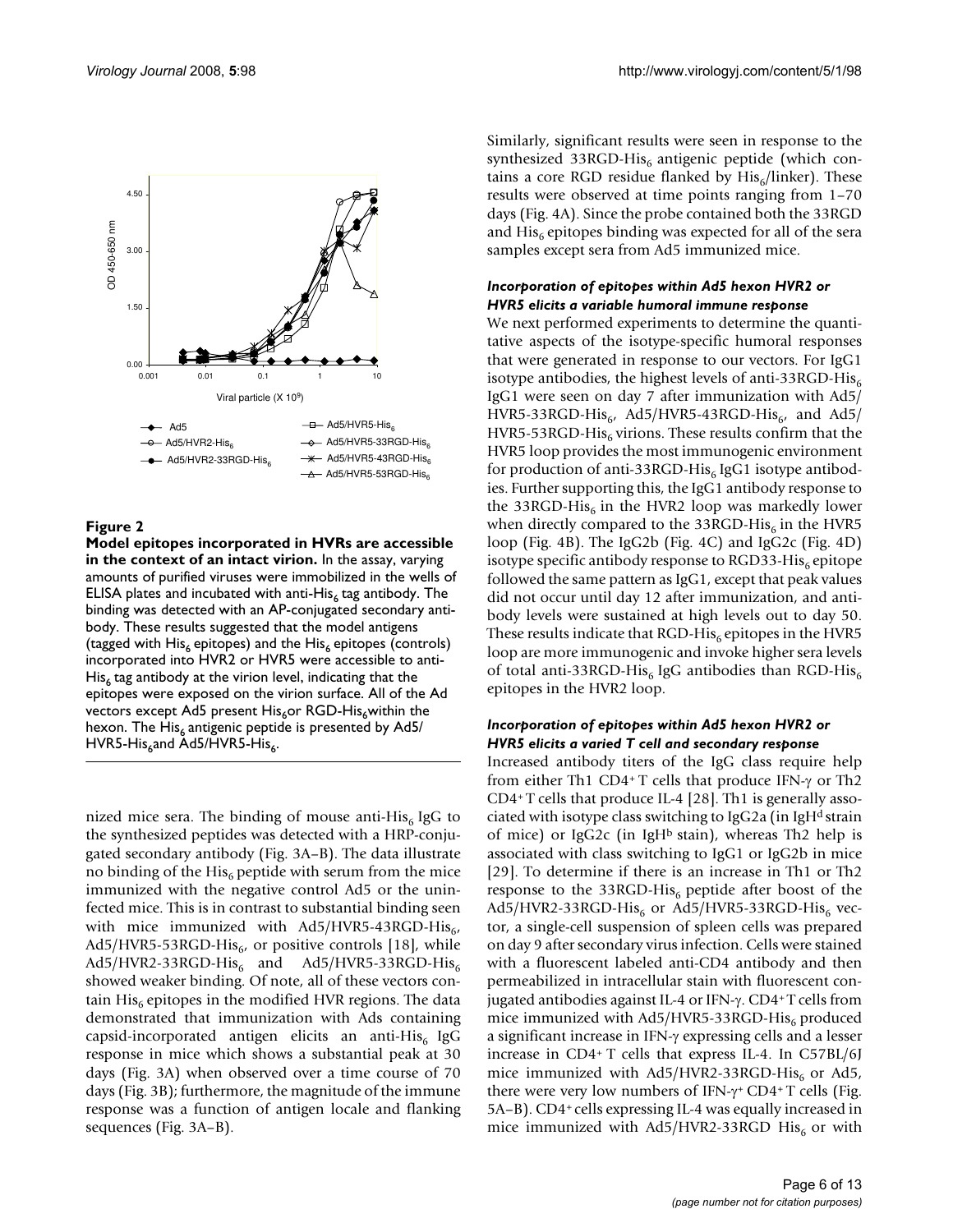

#### Figure 3

**Capsid-incorporated antigens elicit an IgG immune response.** C57BL/6J mice were immunized with 1010VP of Ad vectors. Post-immunization sera were collected after (A) 30 days post-injection or (B) 0–70 days post-injection for ELISA binding assays. 20  $\mu$ M of synthesized antigenic peptide His<sub>6</sub> peptide was bound to ELISA plates. Residual unbound peptide was washed from the plates. The plates were then incubated with immunized mice sera, the binding was detected with IgG-specific HRPconjugated anti-mouse secondary antibody. OD absorbance represents the sera levels of antibodies. Values are expressed as the mean ± standard error of three replicates. \* indicates a P value of <.05., \*\* P < .001, \*\*\* P < .00001. Control viruses are Ad5, Ad/HVR2-His $_6$  and Ad/HVR5-His $_6$ .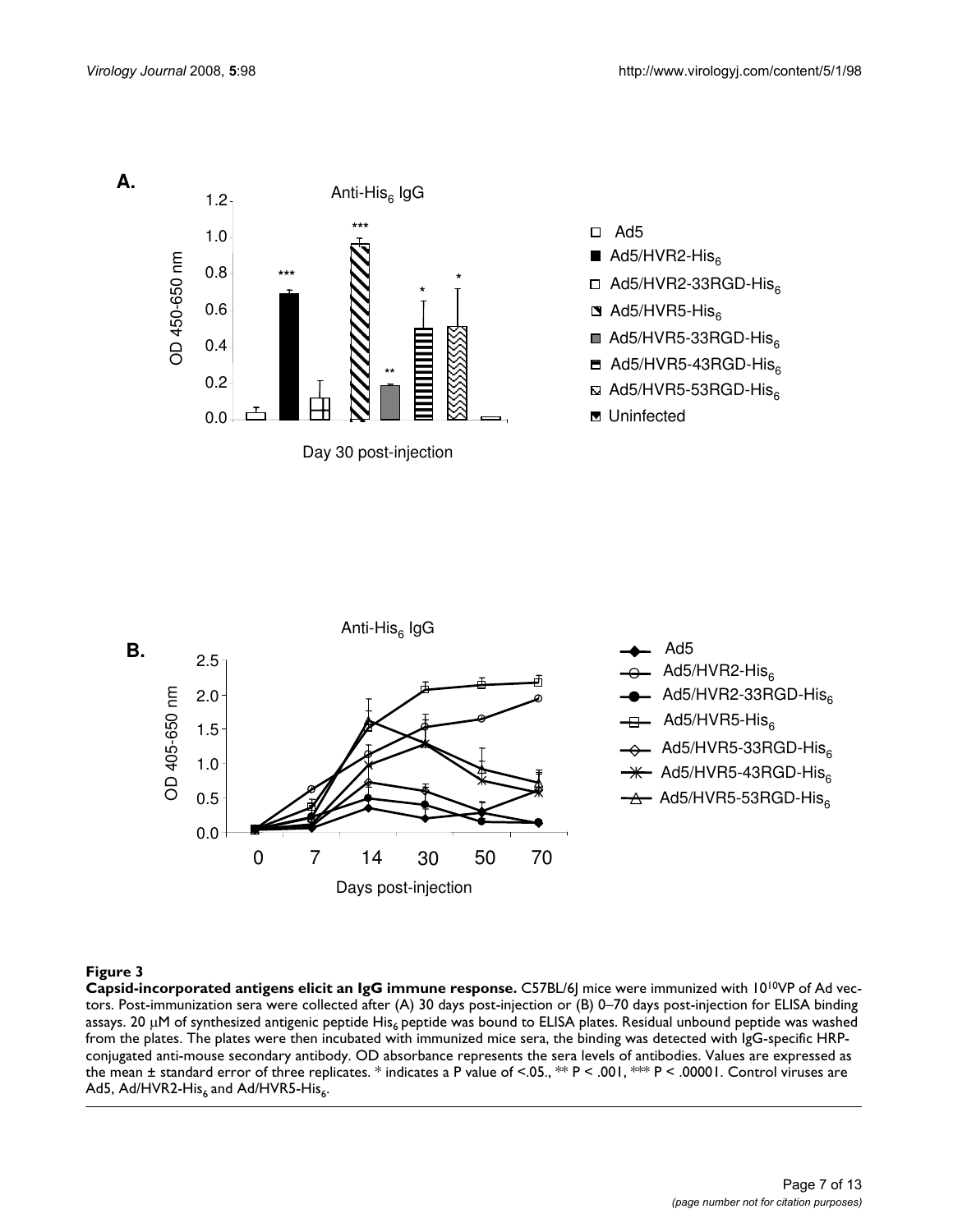

# Figure 4

**Capsid-incorporated antigens elicit a varied immune response.** (A-D) C57BL/6J mice were immunized with 1010VP of Ad vectors. Post-immunization sera were collected after 50 days post-injection for ELISA binding assays. 20 μM of synthetic peptide 33RGD-His<sub>6</sub>(RGD residue flanked by His<sub>6</sub>/Linker) was bound to the plate. The plates were then incubated with immunized mice sera, the binding was detected with isotype-specific HRP-conjugated anti-mouse secondary antibody (A, IgG; B, IgG1; C, IgG2b; D, IgG2c). OD absorbance represents the sera levels of antibodies. Values are expressed as the mean ± standard error of three replicates. Control viruses are Ad5, Ad/HVR2-His $_6$  and Ad/HVR5-His $_6$ .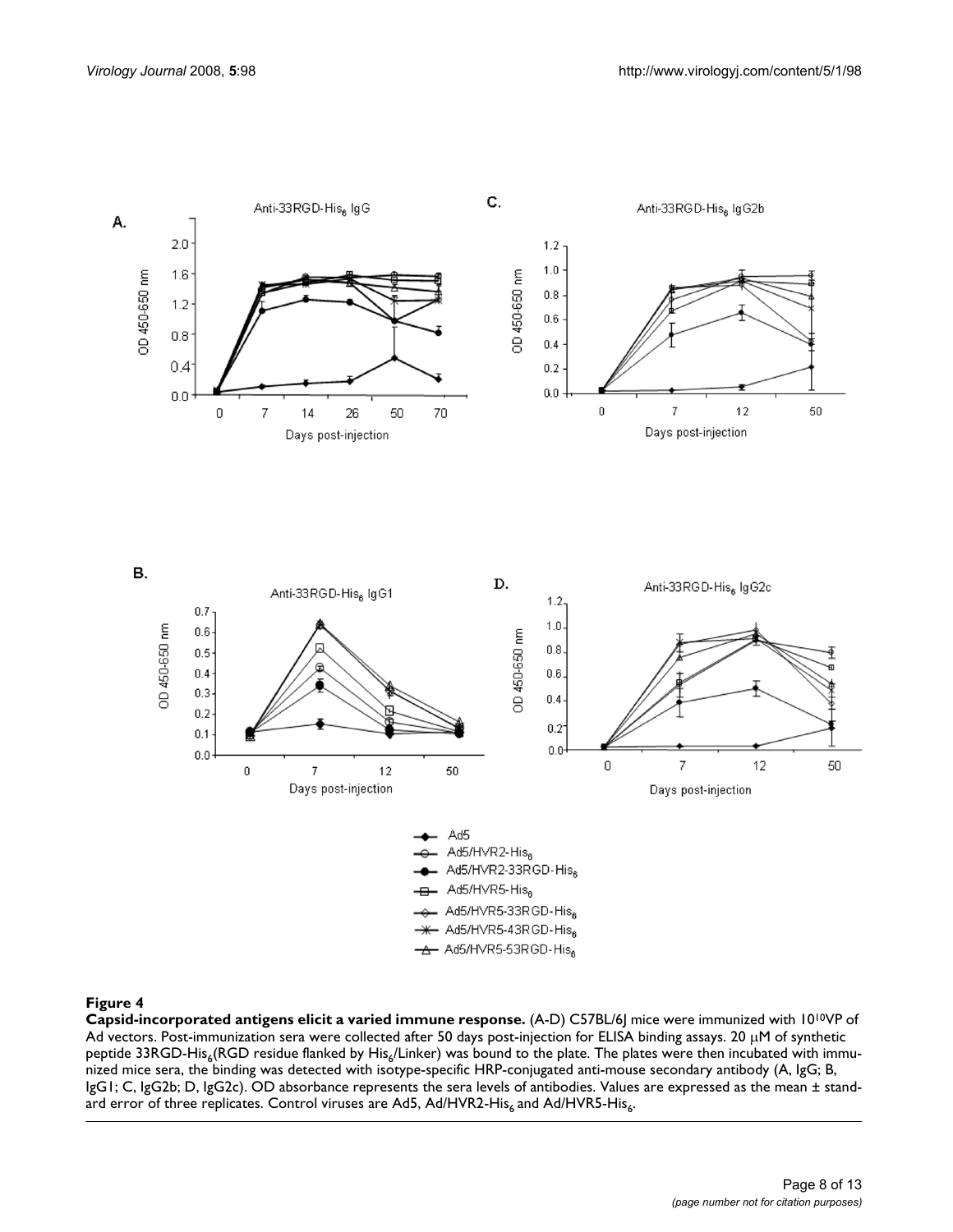**A.**



IFN- $\gamma$ 

#### Figure 5

**Capsid-incorporated antigens elicit a varied T cell response.** (A-B) C57BL/6J mice were immunized with 1010VP of Ad vectors. On day 40, these mice were intravenously boosted with the same dose of the same vectors. A single-cell suspension of spleen cells was prepared on day 9 after secondary virus infection. Cells were stained with a fluorescent labeled anti-CD4 antibody and then permeabilized in intracellular stain with fluorescent conjugated antibodies against IL-4 or IFN-γ. Samples were acquired on a FACSCalibur and data were analyzed with FlowJo software. Values are expressed as the mean ± standard error of three replicates.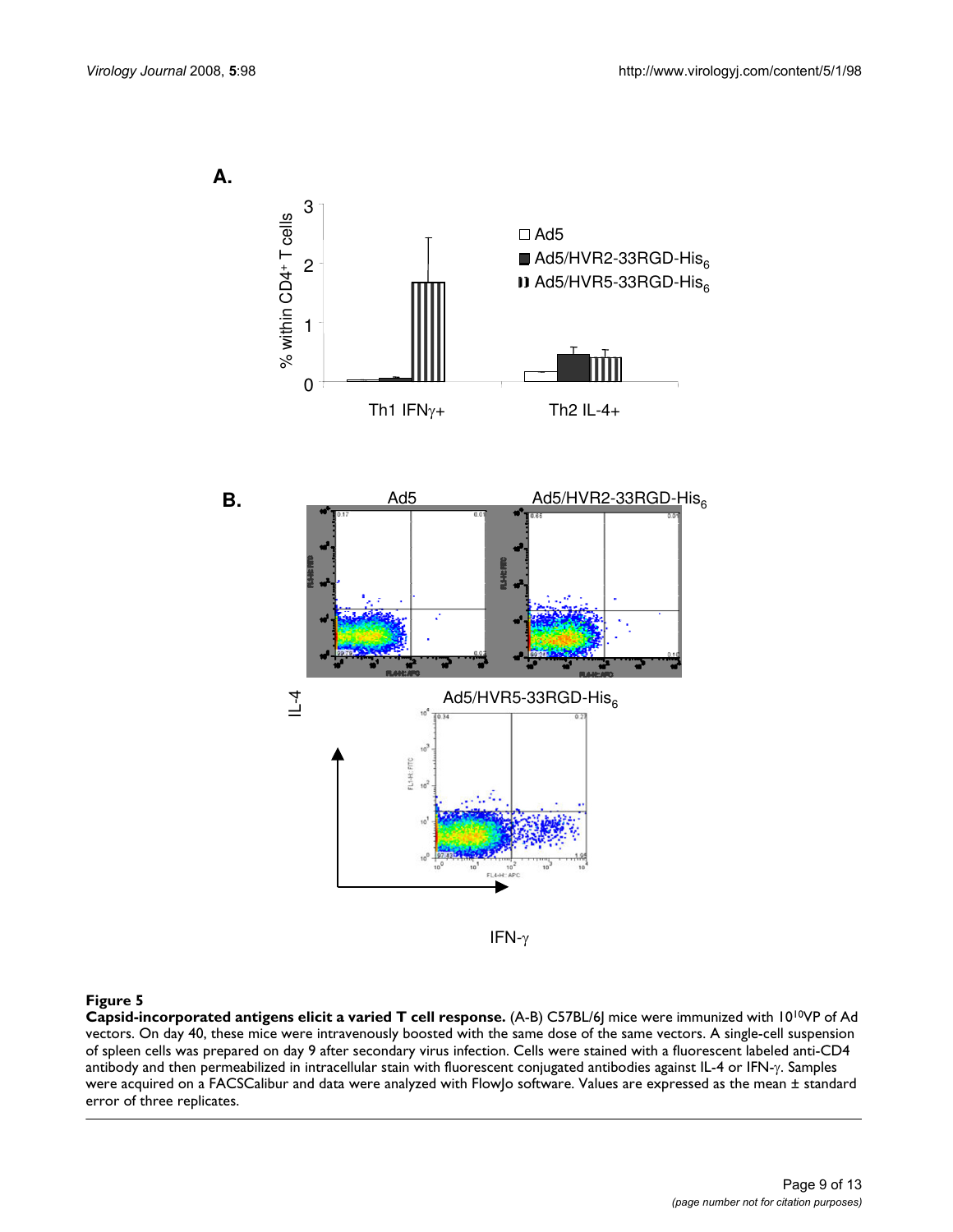Ad5/HVR5-33RGD-His<sub>6</sub> (Fig. 5A–B). The increased IgG antibody response to 33RGD-His<sub>6</sub> in the HVR5 loop of Ad is associated with a significant increased Th1 T cell response.

To evaluate whether immunization with our hexon-modified viruses resulted in improved secondary antibody responses, mice were immunized with Ad5, Ad5/HVR2- 33RGD-His<sub>6</sub>, or Ad5/HVR5-33RGD-His<sub>6</sub>. Forty days later, mice were boosted with the respective hexon-modified viruses. Sera levels of antibodies against the 33RGD-His<sub>6</sub> peptide were determined at day 9 following the booster injection. The Ad5/HVR5-33RGD group exhibited further enhancement with respect to IgG1 antibody response to the 33RGD-His<sub>6</sub> peptide after boosting compared to Ad5





# Repeat administration of hexon-modified viruses results in boosting of the anti-33RGD-His6 **Figure 6** immune response

**Repeat administration of hexon-modified viruses**  results in boosting of the anti-33RGD-His<sub>6</sub> immune **response.** C57BL/6J mice were immunized with 1010VP of Ad vectors. On day 40, these mice were intravenously boosted with the same dose of the same vectors. Post-immunization sera were collected after 9 days post-injection for ELISA binding assays. 20 μM of synthetic peptide 33RGD- $His<sub>6</sub>$  was bound to the plate. The plates were then incubated with immunized mice sera, the binding was detected with isotype-specific HRP-conjugated anti-mouse secondary antibody. OD absorbance represents the sera levels of antibodies. Values are expressed as the mean ± standard error of three replicates.

control (Fig. 6). This trend is similar to that seen after primary immunization (Fig. 4B).

#### **Discussion**

We have developed novel adenovirus vectors that have the potential to optimize adenovirus vaccine approaches. This strategy involves inserting antigenic epitopes of various sizes into HVR2 or HVR5 regions of the Ad capsid protein, hexon, to stimulate epitope-specific antibody responses following vaccination. The ability to insert multiple antigens in the Ad capsid will allow vaccination with antigenic epitopes in one vector. This method offers the ability to compare a range of identical epitopes incorporated within HVRs for antigenic optimization. Our current study is the first study of its kind to compare a range of identical epitopes incorporated within HVRs for antigenic optimization. Importantly, our data ascribe a maximal antigenic incorporation size at HVR2 and HVR5 as it relates to identical antigenic epitopes.

Similar studies have been performed by other groups, Worgall and colleagues describe incorporations of a neutralizing epitope from the *Pseudomonas aeruginosa* outer membrane protein F (OprF) into adenovirus HVR5 [10]. The authors showed an increase in antibody response in BALB/c mice consisting of both IgG1 and IgG2a subtypes. Additionally, when mice immunized with the virus containing the OprF epitope were subjected to pulmonary challenge with *P. aeruginosa*, 60 to 80% survival was achieved. This was in contrast to results seen by McConnell et.al, who published that chimeric hexons containing incorporations of B. *anthracis* protective antigen (PA) elicited antibodies against PA in mice but failed to yield protection against anthrax toxin (lethal factor) challenge [15]. The authors speculate that the varying results reflect a difference in the ability of the selected epitopes to elicit a neutralizing response in the varying disease models or a difference in the antibody titers necessary to achieve protection against *P. aeruginosa* compared to lethal factor challenge. In addition, they speculate that the latter may be related to the fact that in the anthrax model the response is directed against a secreted bacterial toxin, while in the *P. aeruginosa* model the response is directed against the bacterium itself. Similar studies have been performed by Krause et. al, [14]. Krause's study compared the immune response generated by incorporating the hemagglutinin (HA) protein of the influenza A virus incorporated into the outer Ad capsid protein hexon, penton base, fiber knob, or protein IX. The HA epitope was recognized by the anti-HA antibody in all four modified virions with slightly stronger binding to the HA presented in hexon HVR5. However, this study does not investigate whether the size of the incorporated epitopes could also affect the immune response generated.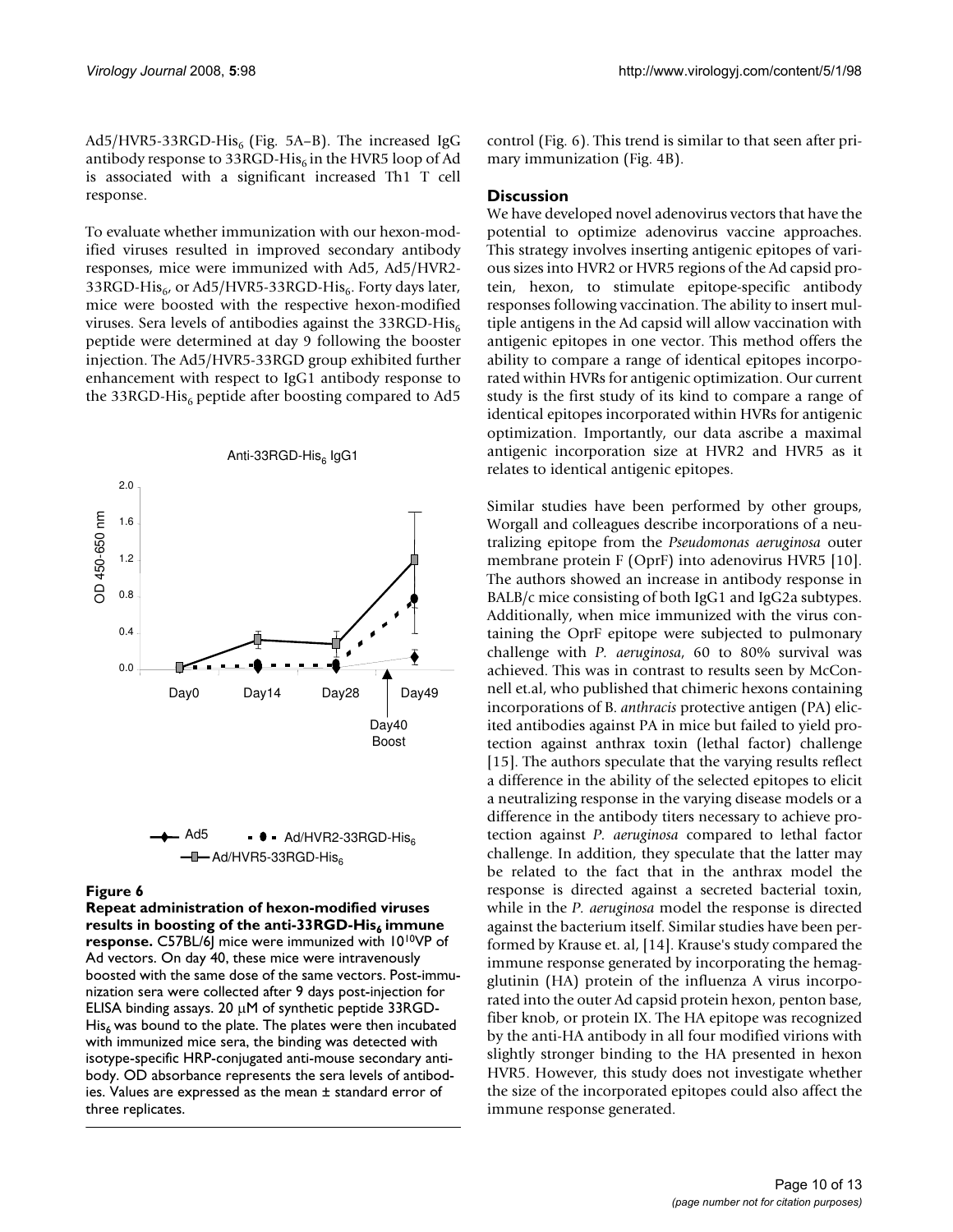The strategy we pursued involved the genetic incorporation into hexon HVR2 and 5, respectively. We chose the RGD-containing motif to incorporate into the hexon protein because the RGD motif has been demonstrated to have a critical role in Ad entry. Thus by incorporating this molecule into the Ad hexon we speculated that it might be possible to enhance Ad viral tropism. [17]. In addition, we have previously established that these RGD motifs can be inserted into another Ad capsid protein fiber, thus modulating vector tropism [22]. A total of six fragments of the penton base protein ranging in size from 33 to 83 aa were incorporated into the Ad5 hexon HVR2 or HVR5. Viable viruses were produced with incorporations of 33 aa at HVR2 and up to 53 aa at HVR5 (Table 2A). To effectively invoke an epitope-specific immune response, genetically incorporated epitopes must be accessible on the Ad surface. This study illustrates that  $RGB-His<sub>6</sub>$  motifs incorporated within HVR2 or HVR5 were accessible on the adenovirus surface based on anti-His<sub>6</sub> ELISA (Fig. 2). There was no significant difference between *in vitro* antibody binding of viruses that contain  $His<sub>6</sub>$  residues at HVR2 or HVR5, or viruses that contain the 33RGD-His<sub>6</sub> epitope at HVR2 or HVR5. This finding confirms that the 33RGD-His $_6$  motifs incorporated within HVR2 or HVR5 are indeed accessible on the Ad surface and should therefore be available to antibodies *in vivo*. We observed that increasing the size of incorporations at hexon HVRs increased the virological viral particle/infectious particle ratios (Table 3), we speculate that virus assembly and stability is affected. In addition, we have observed more aggregation with inserts incorporated at the Ad hexon HVR5 locale, we also further speculate that insertions containing RGD epitopes lend to virus aggregation. Since modifications to Ad capsid proteins can influence infectivity as well as immunogenicity of Ad vaccines and transduction efficiency, it is possible that our modifications would significantly alter the infectivity of Ad. Ad infectivity occurs through the binding of the Ad capsid proteins penton base and fiber to cellular receptors [30-33]. More recently, hexon HVR's have been implicated in liver transduction [19-21]. We speculate that these recent findings by kalyuzhniy and colleagues, indicate that our Ad vectors are more clinically relevant due to the likelihood of less liver transduction.

Successful stimulation of immune responses by Ad vaccines schemas are thought to be dependent partly on the activation of antigen presenting cells, particularly dendritic cells [34,35]. Indeed, genetic modifications made to the capsid in this present study impair some virological properties such as virus particle/infectious particle ratios and gene transfer efficacies (data not shown), but our data indicates that *in vivo* immune response was not affected. However, we will pursue investigation regarding the uptake of our hexon-modified virus by antigen presenting cells. Of note, in this study we notice higher *in vivo* immune response of viruses containing 43 or 53 RGD- $His<sub>6</sub>$  epitopes at HVR5 compared to that of 33RGD-His<sub>6</sub>. Sequence analysis of these three epitopes show no obvious reason for this trend (ie. hydrophobic or hydrophilic patterns), therefore; detailed structural analysis must be performed.

Finally, our results indicate that mice boosted with Ad5/ HVR2-33RGD-His<sub>6</sub> or Ad5/HVR5-33RGD-His<sub>6</sub> produced an improved secondary immune response as compared to the control Ad5 vector (Fig. 6). Successful boosting is an important factor because anti-Ad exposure after administration of Ad vectors does not generally allow repeat administration with an Ad vector of the same serotype [36-40,10]. Anti-Ad immunity is thought to be an obstacle for the use of Ad as a gene therapy vector; re-administration of the same vector would be beneficial in the development of Ad-based vaccines to enable boosting of antigen-specific immune response. In our study, repeat immunization resulted in boosting of the anti-33RGD- $His<sub>6</sub>$  antibody responses. The Ad5/HVR5-33RGD-His<sub>6</sub> vector exhibited the highest antibody response to both 33RGD-His<sub>6</sub> peptide and His<sub>6</sub> peptide (data not shown) after boosting; therefore the Ad5/HVR5-33RGD-His $_6$  vector is the best construct to generate the Ad vaccine response with respect to our model antigens.

Our study in contrast, to other reports illustrates the qualitative differences with respect to incorporation of large epitopes within HVR2 or HVR5, until now most reports only investigate HVR5 as a potential incorporation locale. Our study demonstrates that HVR5 is more permissible than HVR2 with respect to incorporation of our largest model antigen. Immunizations with vectors that present smaller  $His<sub>6</sub>$  insertions at HVR2 compared to HVR5, yield similar results with respect to antibody response and insertion locale. In contrast, immunizations with viruses containing large insertions at HVR5 yielded higher antibody and Th1 responses compared to insertions at HVR2. These results were in contrast to that seen with *in vitro* ELISA assays, which were equal binding of insertions at HVR2 or 5 independent of insertion size (Fig. 2). Furthermore, it is likely that large insertions at HVR2 are not permissible due to the surrounding Ad protein structure/ environment. However, smaller inserts may be tolerated at HVR2.

We plan to investigate factors limiting insertions at HVR2 and HVR5 by means of cryoEM analysis, this work will correlate well with the Ad crystal structure and cryoEM analysis which has been recently solved [41-44]. In the aggregate, our study demonstrates that utilization of the HVR2 or 5 locales predicate optimal antigen size and configuration. Based on this technology, we will be able to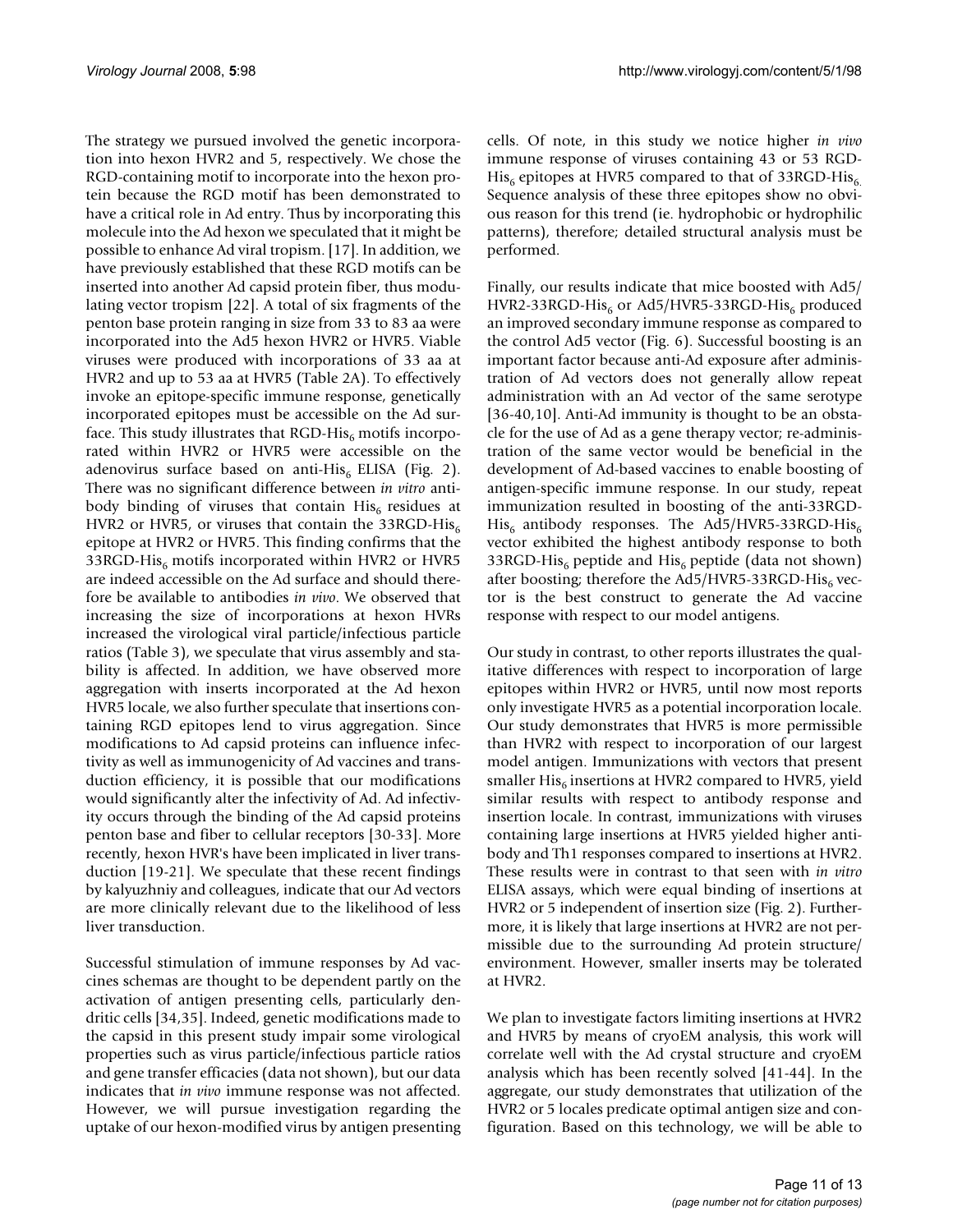establish the critical correlates between antigen locale/ accessibility within the capsid context and vaccine efficacy. Our study evaluated model antigens at HVR2 or HVR5; further studies are necessary to evaluate therapeutic antigens at these locales in the context of binding and antibody neutralization. Transitioning our dual hexon presentation platform to present therapeutic antigens will also allow us to evaluate and use challenge models for efficacy and antigen protection assays. Capsid incorporation of antigens is a highly innovative strategy to present antigens in the context of adenovirus vaccine schemas. This strategy can also be exploited to construct multivalent vaccines, which can allow vaccination against multiple strains of a particular infectious disease or protection against multiple unrelated diseases. Of particular interest to us is the potential to expand our dual hexon antigen presentation strategy to develop Ad-based vaccinations against HIV infection and many other infections or diseases.

### **Abbreviations**

Ad: Adenovirus; Ad5: Adenovirus serotype 5; aa: Amino acid; ELISA: Enzyme-linked immunosorbent assay; HA: Hemagglutinin; His: Histidine; His<sub>6</sub>: Six-histidine; HVRs: Hypervariable regions; IP: Infectious particles; RGD: Arg-Gly-Asp; VP: Viral particles.

#### **Acknowledgements**

The authors would also like to acknowledge Dr. Maaike Everts and Erin E. Thacker as well as Yizhe Tang for their critical reading of the manuscript. This work was supported by grants from the National Institutes of Health: 5T32AI07493-11 (Dr. Casey Morrow), and 1R21AI076096-01 (Dr. David T. Curiel).

#### **References**

- Jooss K, Chirmule N: [Immunity to adenovirus and adeno-asso](http://www.ncbi.nlm.nih.gov/entrez/query.fcgi?cmd=Retrieve&db=PubMed&dopt=Abstract&list_uids=12756416)**[ciated viral vectors: implications for gene therapy.](http://www.ncbi.nlm.nih.gov/entrez/query.fcgi?cmd=Retrieve&db=PubMed&dopt=Abstract&list_uids=12756416)** *Gene Ther* 2003, **10:**955-963.
- 2. Dmitriev I, Krasnykh V, Miller CR, Wang M, Kashentseva E, Mikheeva G, Belousova N, Curiel DT: **[An adenovirus vector with geneti](http://www.ncbi.nlm.nih.gov/entrez/query.fcgi?cmd=Retrieve&db=PubMed&dopt=Abstract&list_uids=9811704)[cally modified fibers demonstrates expanded tropism via uti](http://www.ncbi.nlm.nih.gov/entrez/query.fcgi?cmd=Retrieve&db=PubMed&dopt=Abstract&list_uids=9811704)lization of a coxsackievirus and adenovirus receptor[independent cell entry mechanism.](http://www.ncbi.nlm.nih.gov/entrez/query.fcgi?cmd=Retrieve&db=PubMed&dopt=Abstract&list_uids=9811704)** *J Virol* 1998, **72:**9706-9713.
- 3. Barnett BG, Crews CJ, Douglas JT: **[Targeted adenoviral vectors.](http://www.ncbi.nlm.nih.gov/entrez/query.fcgi?cmd=Retrieve&db=PubMed&dopt=Abstract&list_uids=12020813)** *Biochim Biophys Acta* 2002, **1575:**1-14.
- 4. Kay MA, Glorioso JC, Naldini L: **[Viral vectors for gene therapy:](http://www.ncbi.nlm.nih.gov/entrez/query.fcgi?cmd=Retrieve&db=PubMed&dopt=Abstract&list_uids=11135613) [the art of turning infectious agents into vehicles of therapeu](http://www.ncbi.nlm.nih.gov/entrez/query.fcgi?cmd=Retrieve&db=PubMed&dopt=Abstract&list_uids=11135613)[tics.](http://www.ncbi.nlm.nih.gov/entrez/query.fcgi?cmd=Retrieve&db=PubMed&dopt=Abstract&list_uids=11135613)** *Nat Med* 2001, **7:**33-40.
- 5. Randrianarison-Jewtoukoff V, Perricaudet M: **[Recombinant adeno](http://www.ncbi.nlm.nih.gov/entrez/query.fcgi?cmd=Retrieve&db=PubMed&dopt=Abstract&list_uids=7546657)[viruses as vaccines.](http://www.ncbi.nlm.nih.gov/entrez/query.fcgi?cmd=Retrieve&db=PubMed&dopt=Abstract&list_uids=7546657)** *Biologicals* 1995, **23:**145-157.
- 6. Wilson JM: **[Adenoviruses as gene-delivery vehicles.](http://www.ncbi.nlm.nih.gov/entrez/query.fcgi?cmd=Retrieve&db=PubMed&dopt=Abstract&list_uids=8602187)** *N Engl J Med* 1996, **334:**1185-1187.
- 7. Sullivan NJ, Sanchez A, Rollin PE, Yang ZY, Nabel GJ: **[Development](http://www.ncbi.nlm.nih.gov/entrez/query.fcgi?cmd=Retrieve&db=PubMed&dopt=Abstract&list_uids=11117750) [of a preventive vaccine for Ebola virus infection in primates.](http://www.ncbi.nlm.nih.gov/entrez/query.fcgi?cmd=Retrieve&db=PubMed&dopt=Abstract&list_uids=11117750)** *Nature* 2000, **408:**605-609.
- 8. Nabel GJ: **[Challenges and opportunities for development of an](http://www.ncbi.nlm.nih.gov/entrez/query.fcgi?cmd=Retrieve&db=PubMed&dopt=Abstract&list_uids=11309631) [AIDS vaccine.](http://www.ncbi.nlm.nih.gov/entrez/query.fcgi?cmd=Retrieve&db=PubMed&dopt=Abstract&list_uids=11309631)** *Nature* 2001, **410:**1002-1007.
- 9. Gomez-Roman VR, Robert-Guroff M: **[Adenoviruses as vectors](http://www.ncbi.nlm.nih.gov/entrez/query.fcgi?cmd=Retrieve&db=PubMed&dopt=Abstract&list_uids=14598567) [for HIV vaccines.](http://www.ncbi.nlm.nih.gov/entrez/query.fcgi?cmd=Retrieve&db=PubMed&dopt=Abstract&list_uids=14598567)** *AIDS Rev* 2003, **5:**178-185.
- 10. Worgall S, Krause A, Rivara M, Hee KK, Vintayen EV, Hackett NR, Roelvink PW, Bruder JT, Wickham TJ, Kovesdi I, Crystal RG: **[Protec](http://www.ncbi.nlm.nih.gov/entrez/query.fcgi?cmd=Retrieve&db=PubMed&dopt=Abstract&list_uids=15841217)[tion against P. aeruginosa with an adenovirus vector contain](http://www.ncbi.nlm.nih.gov/entrez/query.fcgi?cmd=Retrieve&db=PubMed&dopt=Abstract&list_uids=15841217)[ing an OprF epitope in the capsid.](http://www.ncbi.nlm.nih.gov/entrez/query.fcgi?cmd=Retrieve&db=PubMed&dopt=Abstract&list_uids=15841217)** *J Clin Invest* 2005, **115:**1281-1289.
- 11. Boyer JL, Kobinger G, Wilson JM, Crystal RG: **[Adenovirus-based](http://www.ncbi.nlm.nih.gov/entrez/query.fcgi?cmd=Retrieve&db=PubMed&dopt=Abstract&list_uids=15761256)** [genetic vaccines for biodefense.](http://www.ncbi.nlm.nih.gov/entrez/query.fcgi?cmd=Retrieve&db=PubMed&dopt=Abstract&list_uids=15761256) **16:**157-168.
- 12. Barouch DH, Nabel G|: [Adenovirus vector-based vaccines for](http://www.ncbi.nlm.nih.gov/entrez/query.fcgi?cmd=Retrieve&db=PubMed&dopt=Abstract&list_uids=15761255) **[human immunodeficiency virus type 1.](http://www.ncbi.nlm.nih.gov/entrez/query.fcgi?cmd=Retrieve&db=PubMed&dopt=Abstract&list_uids=15761255)** *Hum Gene Ther* 2005, **16:**149-156.
- 13. Crompton J, Toogood CI, Wallis N, Hay RT: **[Expression of a for](http://www.ncbi.nlm.nih.gov/entrez/query.fcgi?cmd=Retrieve&db=PubMed&dopt=Abstract&list_uids=7509367)[eign epitope on the surface of the adenovirus hexon.](http://www.ncbi.nlm.nih.gov/entrez/query.fcgi?cmd=Retrieve&db=PubMed&dopt=Abstract&list_uids=7509367)** *J Gen Virol* 1994, **75 ( Pt 1):**133-139.
- 14. Krause A, Joh JH, Hackett NR, Roelvink PW, Bruder JT, Wickham TJ, Kovesdi I, Crystal RG, Worgall S: **[Epitopes expressed in different](http://www.ncbi.nlm.nih.gov/entrez/query.fcgi?cmd=Retrieve&db=PubMed&dopt=Abstract&list_uids=16699033) [adenovirus capsid proteins induce different levels of epitope](http://www.ncbi.nlm.nih.gov/entrez/query.fcgi?cmd=Retrieve&db=PubMed&dopt=Abstract&list_uids=16699033)[specific immunity.](http://www.ncbi.nlm.nih.gov/entrez/query.fcgi?cmd=Retrieve&db=PubMed&dopt=Abstract&list_uids=16699033)** *J Virol* 2006, **80:**5523-5530.
- 15. McConnell MJ, Danthinne X, Imperiale MJ: **[Characterization of a](http://www.ncbi.nlm.nih.gov/entrez/query.fcgi?cmd=Retrieve&db=PubMed&dopt=Abstract&list_uids=16699016) [permissive epitope insertion site in adenovirus hexon.](http://www.ncbi.nlm.nih.gov/entrez/query.fcgi?cmd=Retrieve&db=PubMed&dopt=Abstract&list_uids=16699016)** *J Virol* 2006, **80:**5361-5370.
- 16. Worgall S, Krause A, Qiu J, Joh J, Hackett NR, Crystal RG: **[Protec](http://www.ncbi.nlm.nih.gov/entrez/query.fcgi?cmd=Retrieve&db=PubMed&dopt=Abstract&list_uids=17942539)[tive immunity to pseudomonas aeruginosa induced with a](http://www.ncbi.nlm.nih.gov/entrez/query.fcgi?cmd=Retrieve&db=PubMed&dopt=Abstract&list_uids=17942539) [capsid-modified adenovirus expressing P. aeruginosa OprF.](http://www.ncbi.nlm.nih.gov/entrez/query.fcgi?cmd=Retrieve&db=PubMed&dopt=Abstract&list_uids=17942539)** *J Virol* 2007, **81:**13801-13808.
- 17. Vigne E, Mahfouz I, Dedieu JF, Brie A, Perricaudet M, Yeh P: **[RGD](http://www.ncbi.nlm.nih.gov/entrez/query.fcgi?cmd=Retrieve&db=PubMed&dopt=Abstract&list_uids=10233980) [inclusion in the hexon monomer provides adenovirus type 5](http://www.ncbi.nlm.nih.gov/entrez/query.fcgi?cmd=Retrieve&db=PubMed&dopt=Abstract&list_uids=10233980) based vectors with a fiber knob-independent pathway for [infection.](http://www.ncbi.nlm.nih.gov/entrez/query.fcgi?cmd=Retrieve&db=PubMed&dopt=Abstract&list_uids=10233980)** *J Virol* 1999, **73:**5156-5161.
- 18. Wu H, Han T, Belousova N, Krasnykh V, Kashentseva E, Dmitriev I, Kataram M, Mahasreshti PJ, Curiel DT: **[Identification of sites in](http://www.ncbi.nlm.nih.gov/entrez/query.fcgi?cmd=Retrieve&db=PubMed&dopt=Abstract&list_uids=15731232) [adenovirus hexon for foreign peptide incorporation.](http://www.ncbi.nlm.nih.gov/entrez/query.fcgi?cmd=Retrieve&db=PubMed&dopt=Abstract&list_uids=15731232)** *J Virol* 2005, **79:**3382-3390.
- 19. Kalyuzhniy O, Di Paolo NC, Silvestry M, Hofherr SE, Barry MA, Stewart PL, Shayakhmetov DM: **[Adenovirus serotype 5 hexon is crit](http://www.ncbi.nlm.nih.gov/entrez/query.fcgi?cmd=Retrieve&db=PubMed&dopt=Abstract&list_uids=18391209)[ical for virus infection of hepatocytes in vivo.](http://www.ncbi.nlm.nih.gov/entrez/query.fcgi?cmd=Retrieve&db=PubMed&dopt=Abstract&list_uids=18391209)** *Proc Natl Acad Sci U S A* 2008, **105:**5483-5488.
- 20. Waddington SN, McVey JH, Bhella D, Parker AL, Barker K, Atoda H, Pink R, Buckley SM, Greig JA, Denby L, Custers J, Morita T, Francischetti IM, Monteiro RQ, Barouch DH, van RN, Napoli C, Havenga MJ, Nicklin SA, Baker AH: **[Adenovirus serotype 5 hexon mediates](http://www.ncbi.nlm.nih.gov/entrez/query.fcgi?cmd=Retrieve&db=PubMed&dopt=Abstract&list_uids=18267072) [liver gene transfer.](http://www.ncbi.nlm.nih.gov/entrez/query.fcgi?cmd=Retrieve&db=PubMed&dopt=Abstract&list_uids=18267072)** *Cell* 2008, **132:**397-409.
- 21. Vigant F, Descamps D, Jullienne B, Esselin S, Connault E, Opolon P, Tordjmann T, Vigne E, Perricaudet M, Benihoud K: **[Substitution of](http://www.ncbi.nlm.nih.gov/entrez/query.fcgi?cmd=Retrieve&db=PubMed&dopt=Abstract&list_uids=18560416) [hexon hypervariable region 5 of adenovirus serotype 5 abro](http://www.ncbi.nlm.nih.gov/entrez/query.fcgi?cmd=Retrieve&db=PubMed&dopt=Abstract&list_uids=18560416)gates blood factor binding and limits gene transfer to liver.** *Mol Ther* 2008, **16:**1474-1480.
- 22. Belousova N, Krendelchtchikova V, Curiel DT, Krasnykh V: **[Modula](http://www.ncbi.nlm.nih.gov/entrez/query.fcgi?cmd=Retrieve&db=PubMed&dopt=Abstract&list_uids=12163581)[tion of adenovirus vector tropism via incorporation of](http://www.ncbi.nlm.nih.gov/entrez/query.fcgi?cmd=Retrieve&db=PubMed&dopt=Abstract&list_uids=12163581) [polypeptide ligands into the fiber protein.](http://www.ncbi.nlm.nih.gov/entrez/query.fcgi?cmd=Retrieve&db=PubMed&dopt=Abstract&list_uids=12163581)** *J Virol* 2002, **76:**8621-8631.
- 23. Wu H, Dmitriev I, Kashentseva E, Seki T, Wang M, Curiel DT: **[Con](http://www.ncbi.nlm.nih.gov/entrez/query.fcgi?cmd=Retrieve&db=PubMed&dopt=Abstract&list_uids=12438602)[struction and characterization of adenovirus serotype 5](http://www.ncbi.nlm.nih.gov/entrez/query.fcgi?cmd=Retrieve&db=PubMed&dopt=Abstract&list_uids=12438602) [packaged by serotype 3 hexon.](http://www.ncbi.nlm.nih.gov/entrez/query.fcgi?cmd=Retrieve&db=PubMed&dopt=Abstract&list_uids=12438602)** *J Virol* 2002, **76:**12775-12782.
- 24. Wu H, Seki T, Dmitriev I, Uil T, Kashentseva E, Han T, Curiel DT: **[Double modification of adenovirus fiber with RGD and poly](http://www.ncbi.nlm.nih.gov/entrez/query.fcgi?cmd=Retrieve&db=PubMed&dopt=Abstract&list_uids=12228019)lysine motifs improves coxsackievirus-adenovirus receptor[independent gene transfer efficiency.](http://www.ncbi.nlm.nih.gov/entrez/query.fcgi?cmd=Retrieve&db=PubMed&dopt=Abstract&list_uids=12228019)** *Hum Gene Ther* 2002, **13:**1647-1653.
- 25. Zhang HG, High KA, Wu Q, Yang P, Schlachterman A, Yu S, Yi N, Hsu HC, Mountz JD: **[Genetic analysis of the antibody response to](http://www.ncbi.nlm.nih.gov/entrez/query.fcgi?cmd=Retrieve&db=PubMed&dopt=Abstract&list_uids=15922957) [AAV2 and factor IX.](http://www.ncbi.nlm.nih.gov/entrez/query.fcgi?cmd=Retrieve&db=PubMed&dopt=Abstract&list_uids=15922957)** *Mol Ther* 2005, **11:**866-874.
- 26. Harrington LE, Hatton RD, Mangan PR, Turner H, Murphy TL, Murphy KM, Weaver CT: **[Interleukin 17-producing CD4+ effector](http://www.ncbi.nlm.nih.gov/entrez/query.fcgi?cmd=Retrieve&db=PubMed&dopt=Abstract&list_uids=16200070) [T cells develop via a lineage distinct from the T helper type](http://www.ncbi.nlm.nih.gov/entrez/query.fcgi?cmd=Retrieve&db=PubMed&dopt=Abstract&list_uids=16200070) [1 and 2 lineages.](http://www.ncbi.nlm.nih.gov/entrez/query.fcgi?cmd=Retrieve&db=PubMed&dopt=Abstract&list_uids=16200070)** *Nat Immunol* 2005, **6:**1123-1132.
- 27. Mangan PR, Harrington LE, O'Quinn DB, Helms WS, Bullard DC, Elson CO, Hatton RD, Wahl SM, Schoeb TR, Weaver CT: **[Trans](http://www.ncbi.nlm.nih.gov/entrez/query.fcgi?cmd=Retrieve&db=PubMed&dopt=Abstract&list_uids=16648837)[forming growth factor-beta induces development of the](http://www.ncbi.nlm.nih.gov/entrez/query.fcgi?cmd=Retrieve&db=PubMed&dopt=Abstract&list_uids=16648837) [T\(H\)17 lineage.](http://www.ncbi.nlm.nih.gov/entrez/query.fcgi?cmd=Retrieve&db=PubMed&dopt=Abstract&list_uids=16648837)** *Nature* 2006, **441:**231-234.
- 28. Asnagli H, Murphy KM: **[Stability and commitment in T helper](http://www.ncbi.nlm.nih.gov/entrez/query.fcgi?cmd=Retrieve&db=PubMed&dopt=Abstract&list_uids=11228419) [cell development.](http://www.ncbi.nlm.nih.gov/entrez/query.fcgi?cmd=Retrieve&db=PubMed&dopt=Abstract&list_uids=11228419)** *Curr Opin Immunol* 2001, **13:**242-247.
- Stevens TL, Bossie A, Sanders VM, Fernandez-Botran R, Coffman RL, Mosmann TR, Vitetta ES: **[Regulation of antibody isotype secre](http://www.ncbi.nlm.nih.gov/entrez/query.fcgi?cmd=Retrieve&db=PubMed&dopt=Abstract&list_uids=2456466)[tion by subsets of antigen-specific helper T cells.](http://www.ncbi.nlm.nih.gov/entrez/query.fcgi?cmd=Retrieve&db=PubMed&dopt=Abstract&list_uids=2456466)** *Nature* 1988, **334:**255-258.
- 30. Hong SS, Karayan L, Tournier J, Curiel DT, Boulanger PA: **[Adenovi](http://www.ncbi.nlm.nih.gov/entrez/query.fcgi?cmd=Retrieve&db=PubMed&dopt=Abstract&list_uids=9171344)[rus type 5 fiber knob binds to MHC class I alpha2 domain at](http://www.ncbi.nlm.nih.gov/entrez/query.fcgi?cmd=Retrieve&db=PubMed&dopt=Abstract&list_uids=9171344) the surface of human epithelial and B lymphoblastoid cells.** *EMBO J* 1997, **16:**2294-2306.